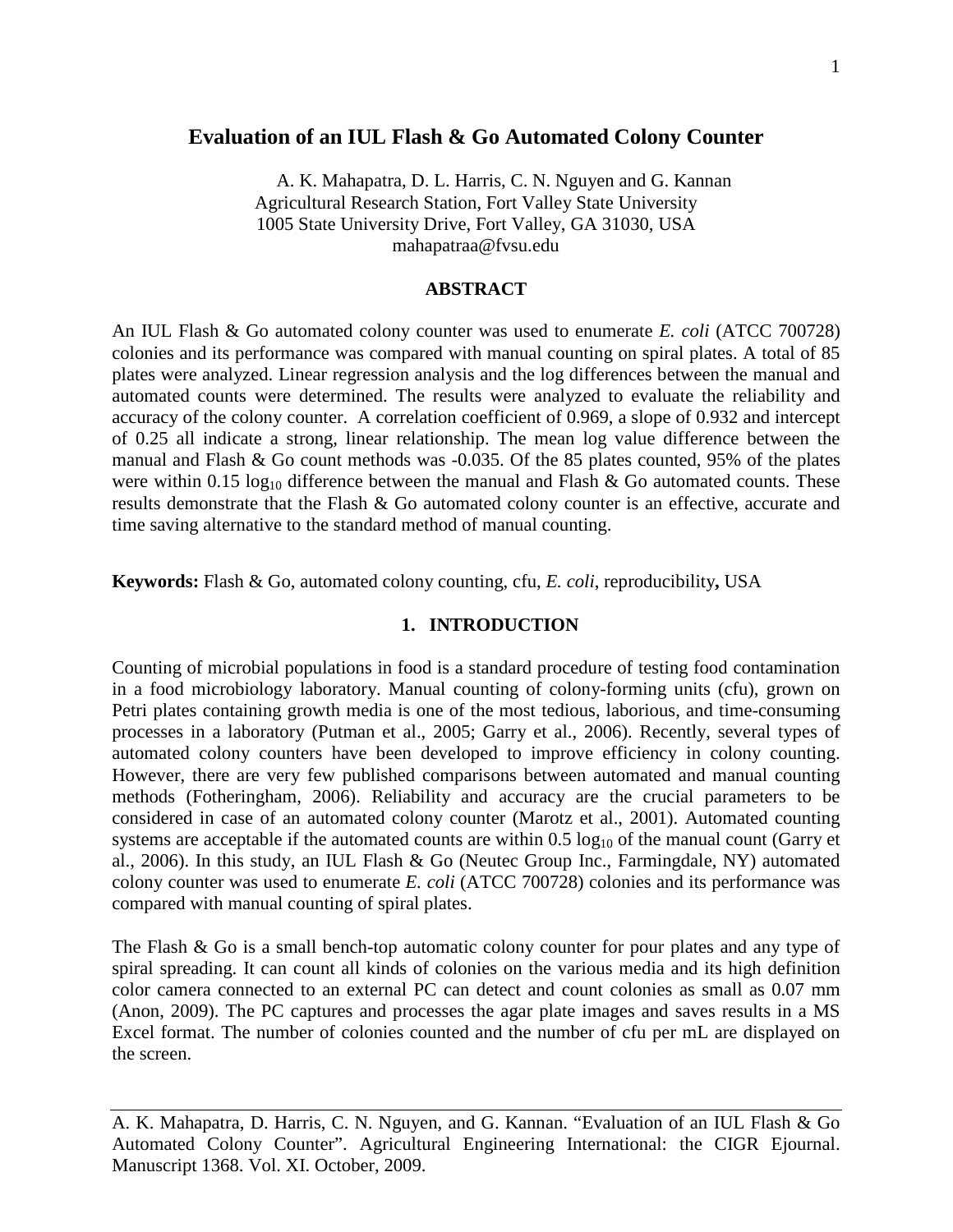# **2. MATERIALS AND METHODS**

Low voltage direct current was applied to inactivate *E. coli* (ATCC 700728) on beef surfaces (Mahapatra et al., 2008; Saif et al., 2006). To determine the effectiveness of the process colony counts of surviving *E. coli* were carried out.

Meat sample along with saline solution was stomached and filtered. An Eddy Jet (Neutec Group Inc., Farmingdale, NY) automated spiral spreader was used to spread 50  $\mu$ L of solution on Nutrient agar plates (100-mm plastic disposable Petri dishes). Inverted plates were incubated at  $37<sup>0</sup>C$  for 24 h. For improving the speed and efficiency of enumerating colonies at our Food Engineering Lab, an IUL Flash & Go automated colony counter (Neutec Group Inc., Farmingdale, NY) was used. The various parameters and process settings of Flash & Go were set based on the suggestions by the manufacturer. One member of staff then counted the true number of colonies on the same plates using a manual counter (Bantex, Model 920A, American Bantex Corp; Burlingame, CA). All counts were obtained with plate covers removed.

#### **2.1 Data Handling Method**

A total of 85 plates were randomly selected from the low voltage current experiments. Any plate with a total count less than 20 or greater than 300 was excluded from further analysis (Fotheringham, 2006; Garry et al., 2006). The base 10 logarithms of these colony counts were used for statistical analysis. The results of the manual count were correlated with the results from the Flash & Go count (Mahapatra et al., 2009). The reproducibility (counting precision) of the values obtained with the Flash & Go counter was determined by inserting the same agar plate 20 times in a fixed position (Wilson, 1995). Values ranging from  $10^2$  to  $10^5$  cfu/mL were evaluated. Linear regression analysis and the log differences between the manual and automated counts were examined using SAS 9.1 statistical package (SAS, 2003). The manual and automated colony counts were also analyzed using GLM procedures in SAS (2003) with manual count as the independent variable.

# **3. RESULTS AND DISCUSSION**

The results of the manual and automated colony counts were analyzed by linear regression using PROC REG in the SAS system (SAS, 2003) and the regression equation obtained was:

Flash & Go count =  $0.932 *$  Manual count +  $0.25$ 

There was no significant difference ( $p > 0.05$ ) when comparing 85 plates counted using the Flash & Go automated colony counter with manual enumeration method.

Figure 1 shows the counts obtained by manual and Flash & Go counting methods for 85 spiral plates. Automated counting and manual counting methods had a linear relationship with a high correlation coefficient of 0.969. This is consistent with the findings in studies by other researchers.

A. K. Mahapatra, D. Harris, C. N. Nguyen, and G. Kannan. "Evaluation of an IUL Flash & Go Automated Colony Counter". Agricultural Engineering International: the CIGR Ejournal. Manuscript 1368. Vol. XI. October, 2009.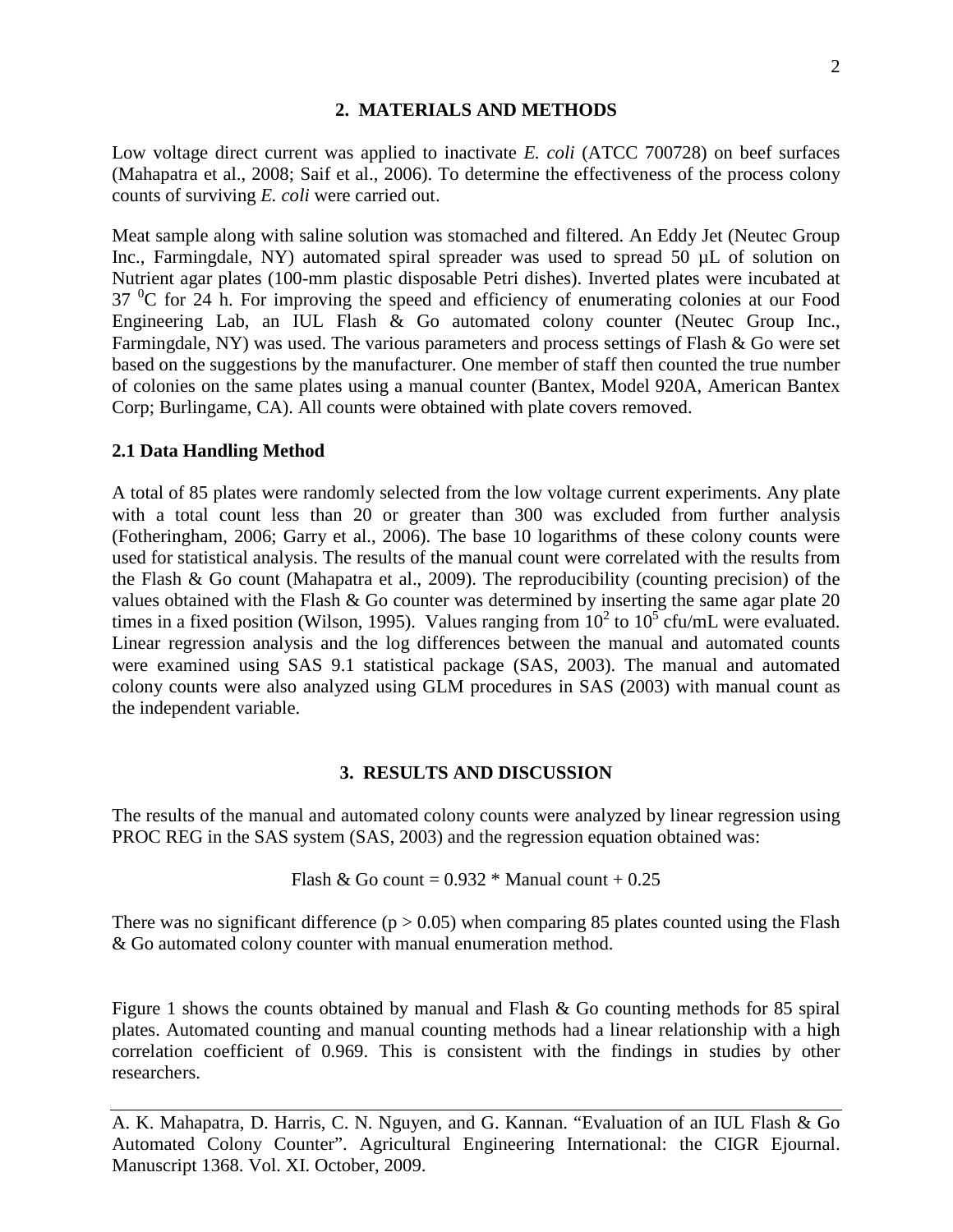

Figure 1. Linear trend line analysis of data comparing manual and automated counts.

Dobson et al. (1999) reported that automated counting and manual counting methods had a similar relationship with a correlation coefficient of 0.99. Similarly, Putman et al. (2005) observed that the automated and manual counts were highly correlated ( $r^2 = 0.96$ ), but the machine counts were slightly lower than the manual counts.

Figure 2 illustrates the performance limits of the automated versus manual counts. Of the 85 plates counted, 95% of the plates were within  $0.15 \log_{10}$  difference between manual and automated counts.

A. K. Mahapatra, D. Harris, C. N. Nguyen, and G. Kannan. "Evaluation of an IUL Flash & Go Automated Colony Counter". Agricultural Engineering International: the CIGR Ejournal. Manuscript 1368. Vol. XI. October, 2009.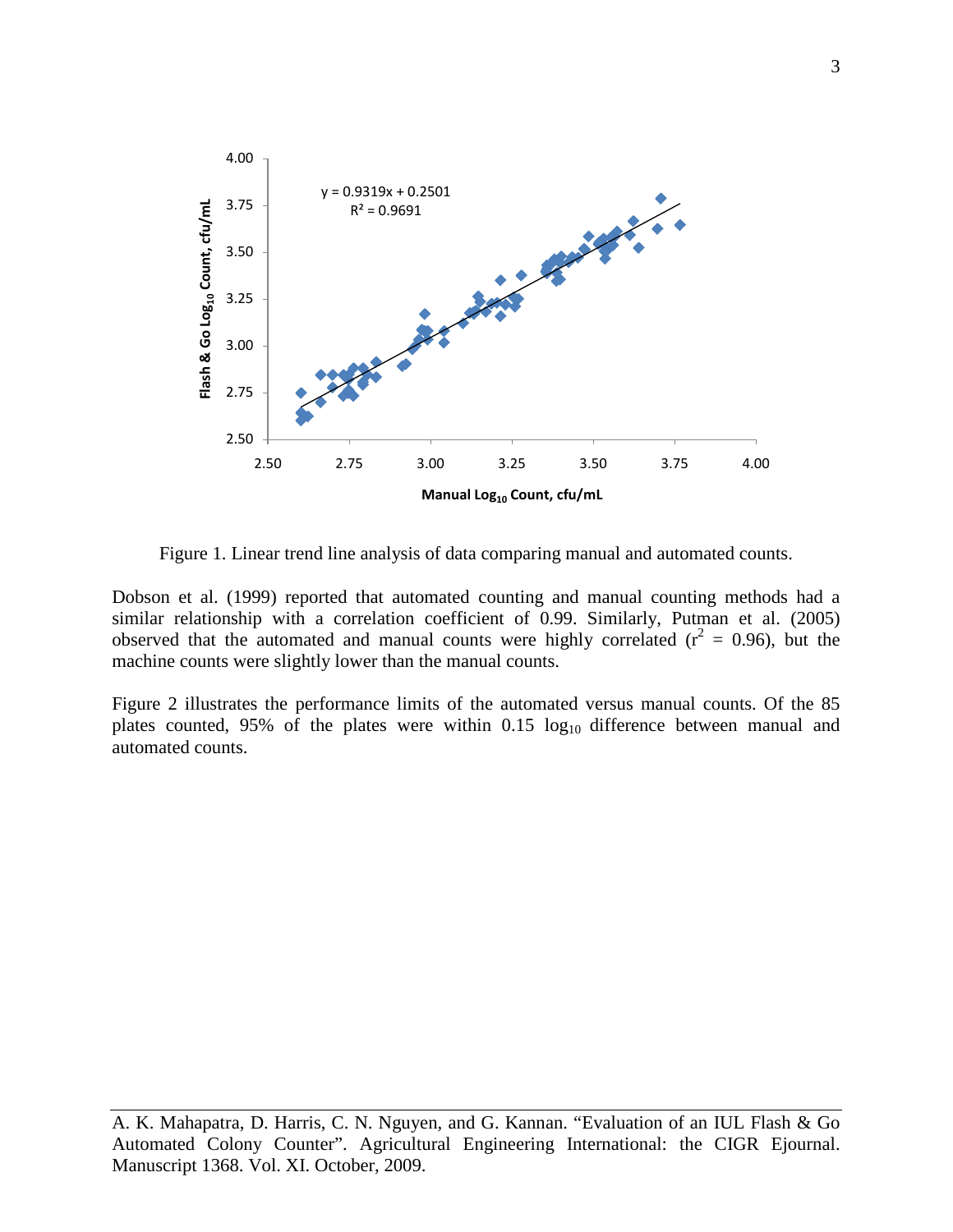

Figure 2. Performance limits demonstrating the mean log value differences between the manual and automated.

The reproducibility (counting precision) of the values obtained with the Flash  $\&$  Go counter is shown in table 1.

| <u>concentrations</u>  |                    |          |  |
|------------------------|--------------------|----------|--|
| Mean log count, cfu/mL | Standard deviation | Variance |  |
| 2.81                   | 0.02143            | 0.00046  |  |
| 3.43                   | 0.00482            | 0.00002  |  |
| 4.95                   | 0.01095            | 0.00012  |  |
| 5.27                   | 0.06320            | 0.00399  |  |

Table 1. Reproducibility of Flash & Go automated colony counter results at a range of bacterial concentrations

The standard deviations obtained for repeatedly counted plates were low. The mean standard deviation for the Flash & Go colony counter for values ranging from  $10^2$  to  $10^5$  cfu/mL was 0.025 and the variance was less than 0.00399.

The mean  $log_{10}$  value difference between the manual and automated count methods was  $-0.035$ . This small, negative dispersion could be because of poor contrast between background agar and colonies or overlapping of colonies (Garry et al., 2006). Occasional bubbles or cracks in the agar might have produced erroneous counts. Table 2 shows the mean  $log_{10}$  value differences at a range of colony counts i.e. in the range of 20-50, 50-100, 100-150, and 150-200 (number of colonies present on the agar plat during manual count). The Flash & Go automated counts were slightly higher than the manual counts. But the discrepancy between manual and automated counts appears to decrease gradually as the number of colonies present on the plate increases.

A. K. Mahapatra, D. Harris, C. N. Nguyen, and G. Kannan. "Evaluation of an IUL Flash & Go Automated Colony Counter". Agricultural Engineering International: the CIGR Ejournal. Manuscript 1368. Vol. XI. October, 2009.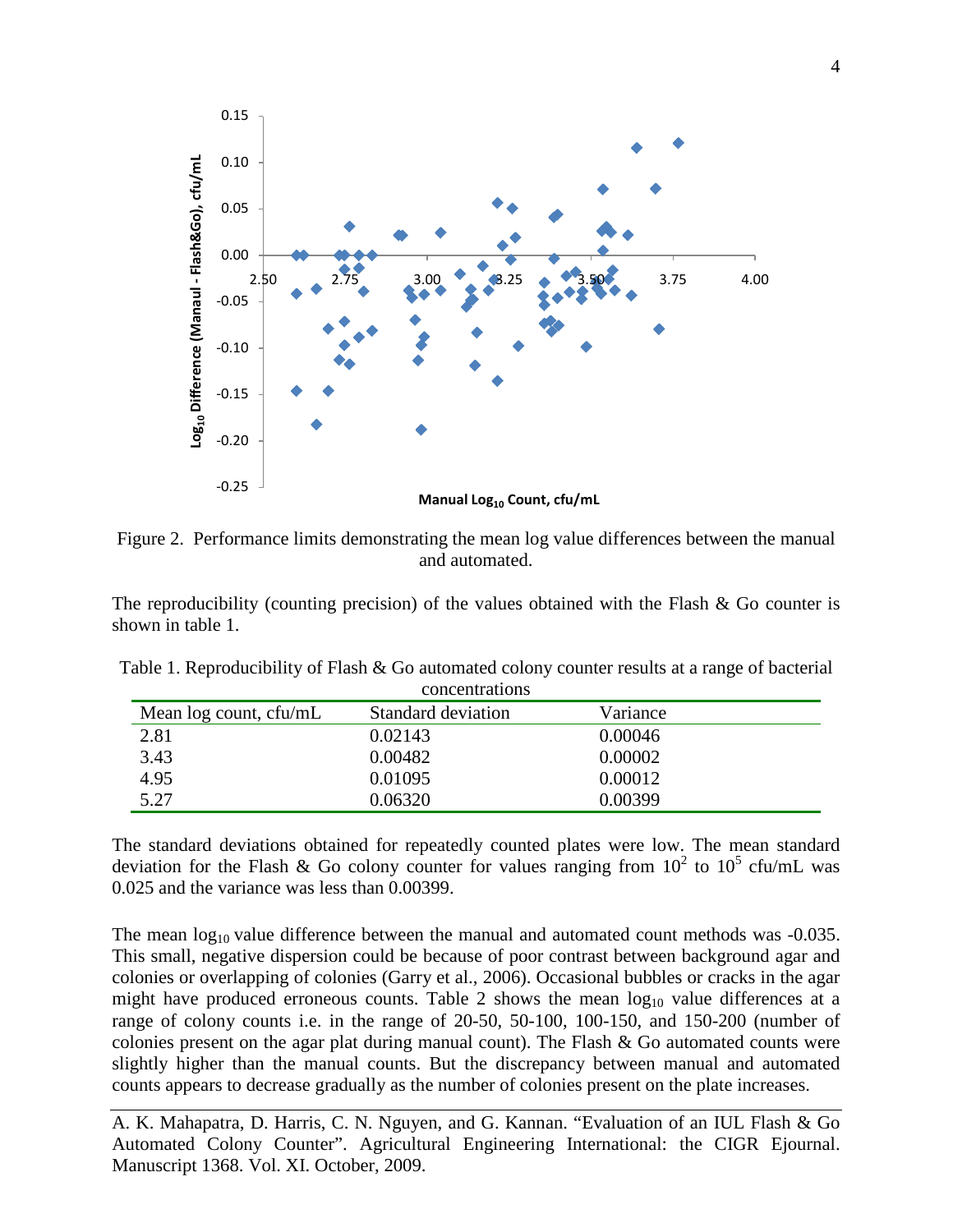| No. of colonies per plate<br>(Manual count) | No. of plates | Mean $log_{10}$ differences<br>(Manual count-Flash & Go<br>$count$ , $cfu/mL$ |
|---------------------------------------------|---------------|-------------------------------------------------------------------------------|
| 20-50                                       | 26            | $-0.049$                                                                      |
| 50-100                                      | 23            | $-0.042$                                                                      |
| 100-150                                     | 17            | $-0.037$                                                                      |
| 150-200                                     | 15            | $-0.013$                                                                      |

Table 2. Mean  $log_{10}$  value differences between manual and automated counts at a range of colonies

## **4. CONCLUSIONS**

The IUL Flash & Go automated colony counter is a suitable alternative to the standard method of manual counting. A correlation coefficient of 0.969, a slope of 0.932 and intercept of 0.25 all indicate a strong, linear relationship between the automated and manual methods. Log differences were within  $0.15 \log_{10}$  of the manual count for 95% of all plates analyzed, which is well within the standard of  $0.5 \log_{10}$ . There was no significant difference when comparing 85 plates counted using the Flash & Go automated colony counter with manual enumeration method. The use of automated colony counter increased the overall efficiency in our research operations by significantly reducing the time devoted to conventional manual plate count and made our tasks easier for data manipulation, analysis and interpretation.

## **5. ACKNOWLEDGEMENTS**

The funding by the Cooperative State Research, Education and Extension Services (CSREES), USDA is gratefully acknowledged.

#### **6. REFERENCES**

- Anonymous. 2009. Learn about colony counter- Flash & Go. Neutec Group Inc., Farmingdale, NY. Accessed via Internet, April 2009: http://www.neutecgroup.com/flashfaq.htm
- Dobson, K., L. Reading, and A. Scott. 1999. A cost-effective method for the automatic quantitative analysis of fibroblastic colony-forming units. *Calcified Tissue International* 65: 66-72.
- Fotheringham, V. 2006. A comparison of manual and automated colony counting. *Quality Control DPI* (September).

A. K. Mahapatra, D. Harris, C. N. Nguyen, and G. Kannan. "Evaluation of an IUL Flash & Go Automated Colony Counter". Agricultural Engineering International: the CIGR Ejournal. Manuscript 1368. Vol. XI. October, 2009.